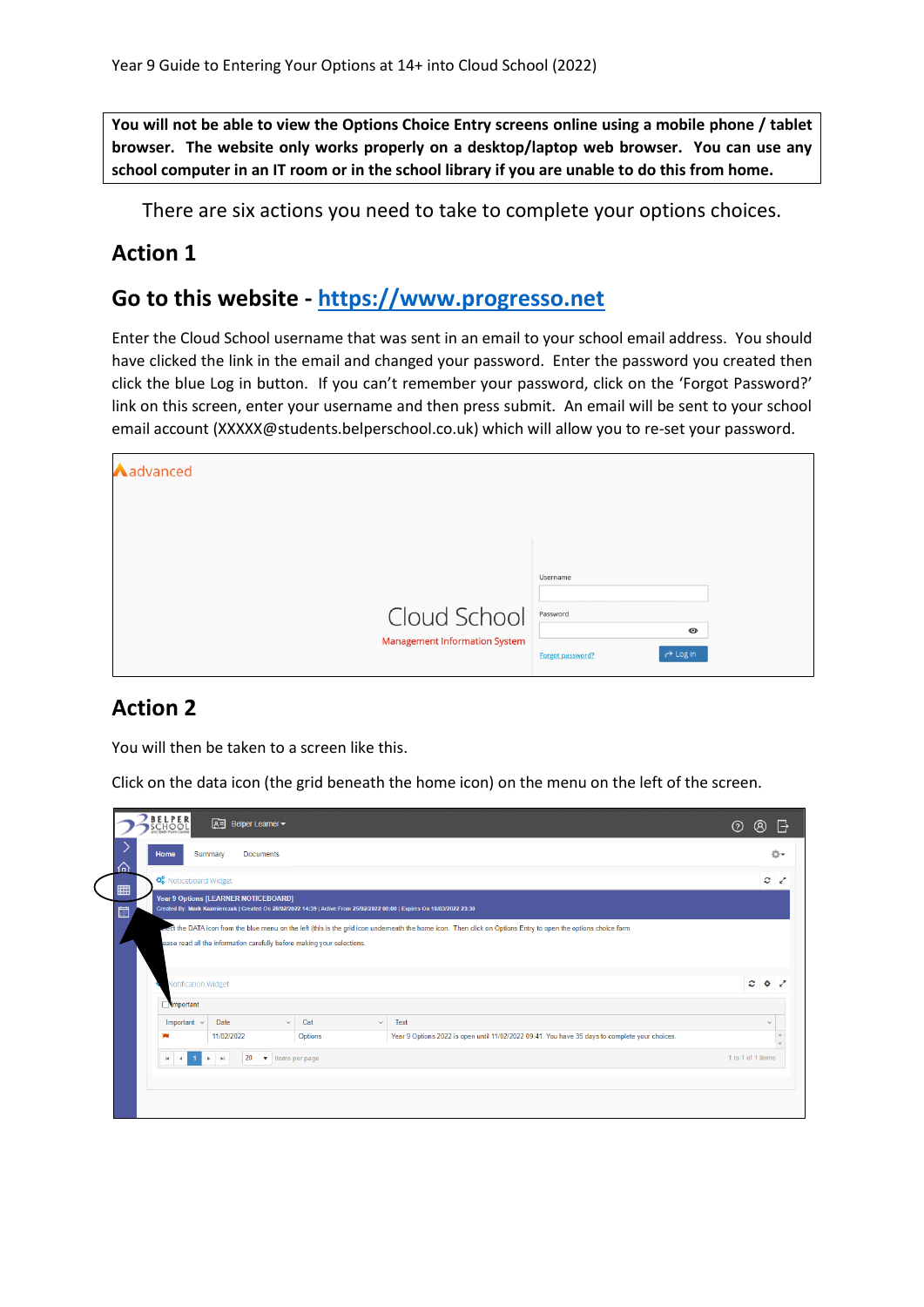# **Action 3**

You will then need to click on the **Options Entry** link to open the Options Entry Screen.

|                  | ELPER                                                                                                          | 困<br>Belper Learner -       |                                                                                          |                                                                                                | $\circledR$<br>$\overline{\mathbb{R}}$<br>ි |  |
|------------------|----------------------------------------------------------------------------------------------------------------|-----------------------------|------------------------------------------------------------------------------------------|------------------------------------------------------------------------------------------------|---------------------------------------------|--|
| 佡                | Home                                                                                                           | Summary<br><b>Documents</b> |                                                                                          |                                                                                                | 改→                                          |  |
| Data             |                                                                                                                |                             |                                                                                          |                                                                                                | $\mathcal{C}$                               |  |
| <b>Book</b><br>圃 | <b>Options Entry</b>                                                                                           | NOTICEBOARD]                | Created On 28/02/2022 14:39   Active From 25/02/2022 00:00   Expires On 18/03/2022 23:30 |                                                                                                |                                             |  |
|                  | Il the information carefully before making your selections.<br><b>O</b> <sup>8</sup> Notifical<br>Widget<br>Ø. |                             |                                                                                          |                                                                                                |                                             |  |
| $\Box$ Important |                                                                                                                |                             |                                                                                          |                                                                                                |                                             |  |
|                  | Important $\sim$                                                                                               | Date<br>$\checkmark$        | Cat<br>$\checkmark$                                                                      | Text                                                                                           | $\checkmark$                                |  |
|                  |                                                                                                                | 11/02/2022                  | Options                                                                                  | Year 9 Options 2022 is open until 11/02/2022 09:41. You have 35 days to complete your choices. |                                             |  |
|                  | 20<br>v items per page<br>$\left  \mathbf{r} \right $<br>Þ<br>$\mathsf{H}$<br>$\blacktriangleleft$             |                             |                                                                                          |                                                                                                |                                             |  |
|                  |                                                                                                                |                             |                                                                                          |                                                                                                |                                             |  |

## **Action 4**

Once on step 1 of the Learner Options Entry screen please ensure you read all the guidance for making your selections information carefully.

The Learner Options Entry screen is split into three steps. Click the **Next>>** button at the bottom of each page to move on to the next step.

|   | $\boxed{8}$ Belper Learner $\blacktriangleright$<br>CHOOI                                                                                                                                                          |                                                                                                                                          |                                        | (?) |      |  |
|---|--------------------------------------------------------------------------------------------------------------------------------------------------------------------------------------------------------------------|------------------------------------------------------------------------------------------------------------------------------------------|----------------------------------------|-----|------|--|
|   | <b>Learner Options Entry</b>                                                                                                                                                                                       |                                                                                                                                          |                                        |     |      |  |
| 仚 |                                                                                                                                                                                                                    |                                                                                                                                          |                                        |     |      |  |
|   | Step 1<br><b>Guidance for making your selections</b>                                                                                                                                                               | Step 2<br><b>Learner Options Selections</b>                                                                                              | Step 3<br><b>Summary of Selections</b> |     |      |  |
| 圖 | Please select:                                                                                                                                                                                                     |                                                                                                                                          |                                        |     |      |  |
|   | • Your option subjects in order of preference<br>. One reserve subject (please select this carefully as this may be automatically used if there are any clashes)                                                   | . Either Geography or History from Block 3 (you can then choose to select the subject not chosen in Block 3 in another block if desired) |                                        |     |      |  |
|   | Students who have been selected to continue studying a Modern Foreign Language will only have 3 option blocks to complete. You should not enter a subject in selection 4. See the user guide for more information. |                                                                                                                                          |                                        |     |      |  |
|   | You can only choose Supported Study if you have been invited by your Head of Year or Learning Support.                                                                                                             |                                                                                                                                          |                                        |     |      |  |
|   | <b>PLEASE NOTE:</b>                                                                                                                                                                                                |                                                                                                                                          |                                        |     |      |  |
|   |                                                                                                                                                                                                                    | STUDENTS CANNOT CHOOSE MORE THAN ONE SUBJECT FROM FINE ART, GRAPHIC ART, GRAPHIC COMMUNICATION, 3D DESIGN AND TEXTILE DESIGN             |                                        |     |      |  |
|   |                                                                                                                                                                                                                    |                                                                                                                                          |                                        |     | Next |  |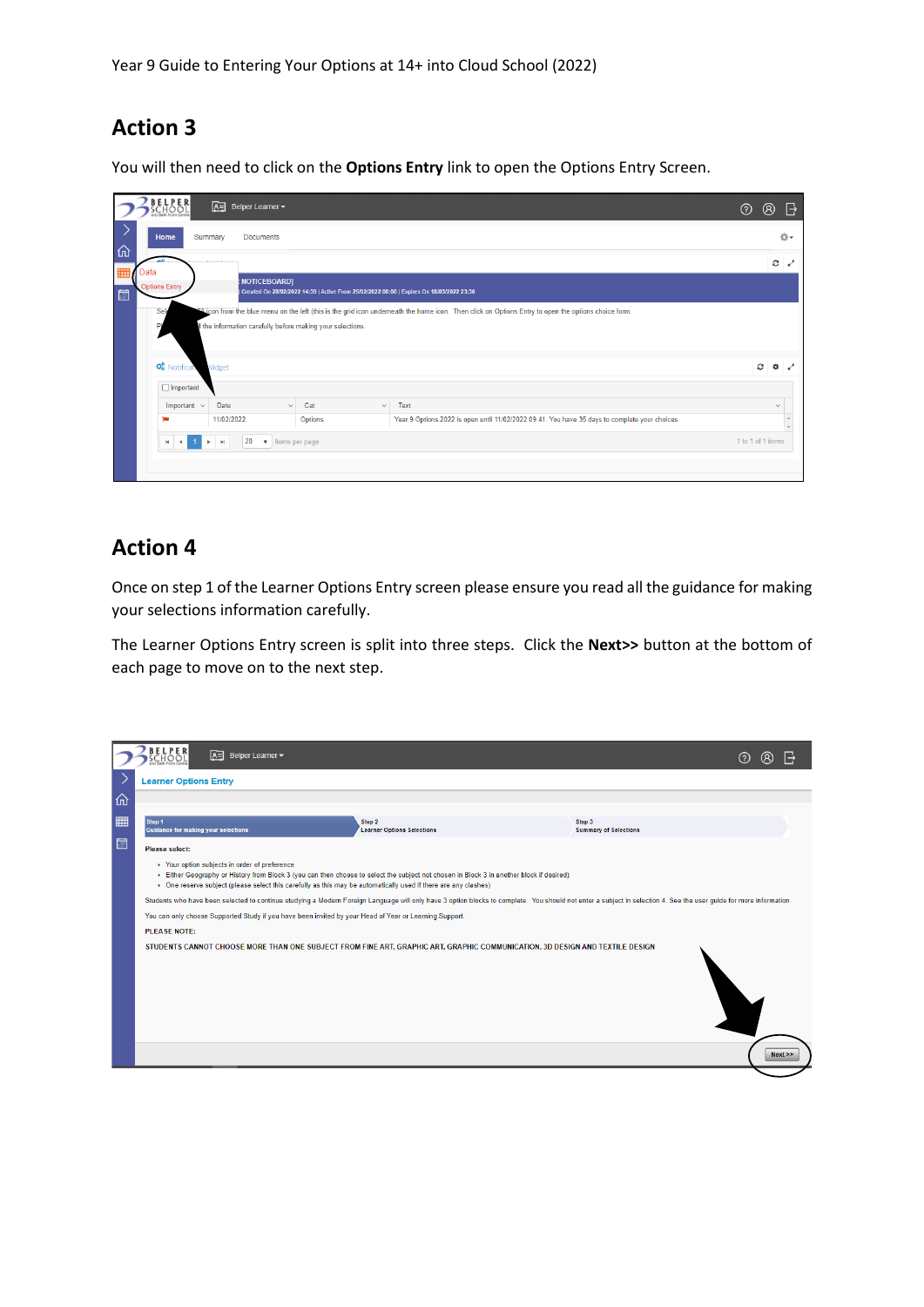## **Action 5**

Step 2 of the Learner Options Entry screen is where you make your selections. You need to click and drag the subject names into the 'selected subjects' boxes on the right. If you click on the question mark symbol (?) on the top right of any of the subject names then you will be able to read a summary of the information about that subject from the options booklet.



You need to choose a different subject in each of the selection boxes and you must choose either History or Geography in selection 3. You MUST remember to choose a reserve choice. The reserve subjects are shown in grey colour as selection R at the bottom of the form. You must choose one subject from the reserve subjects list and it must not be the same as any of your other choices. Remember, if there is a clash with your options then you will be automatically placed into this subject – so please choose carefully. However, we will try to allocate your chosen subjects in order of preference. This means that the subject you enter in selection 1 indicates that you want this to be a higher preference than a subject entered in selection 2.

Remember to press **Next>>** when you've made your selections. You can press **Save** if you want to save some of your choices and then come back and complete the form later. However, your options form is not completed until you press **Finish** at the end of step 3.

#### **\*\* Selection 4 and students pre-selected to follow French or German \*\***

If you have been pre-selected to study a Modern Foreign Language then your selection 4 will be either French or German and, although you will not see this on the options entry screen, it will have been automatically chosen for you. If you try to choose any subject (including French or German) in selection 4 then you will receive an error message on screen when you click **Next>>** saying "Sorry! You've made more selections than you needed to. You'll need to remove any 1 subject(s) from the selections." You should remove the subject from selection 4 before you can proceed and ensure that selection 4 is blank.



You must, however, make sure you have still selected a subject from the reserve (R) list.